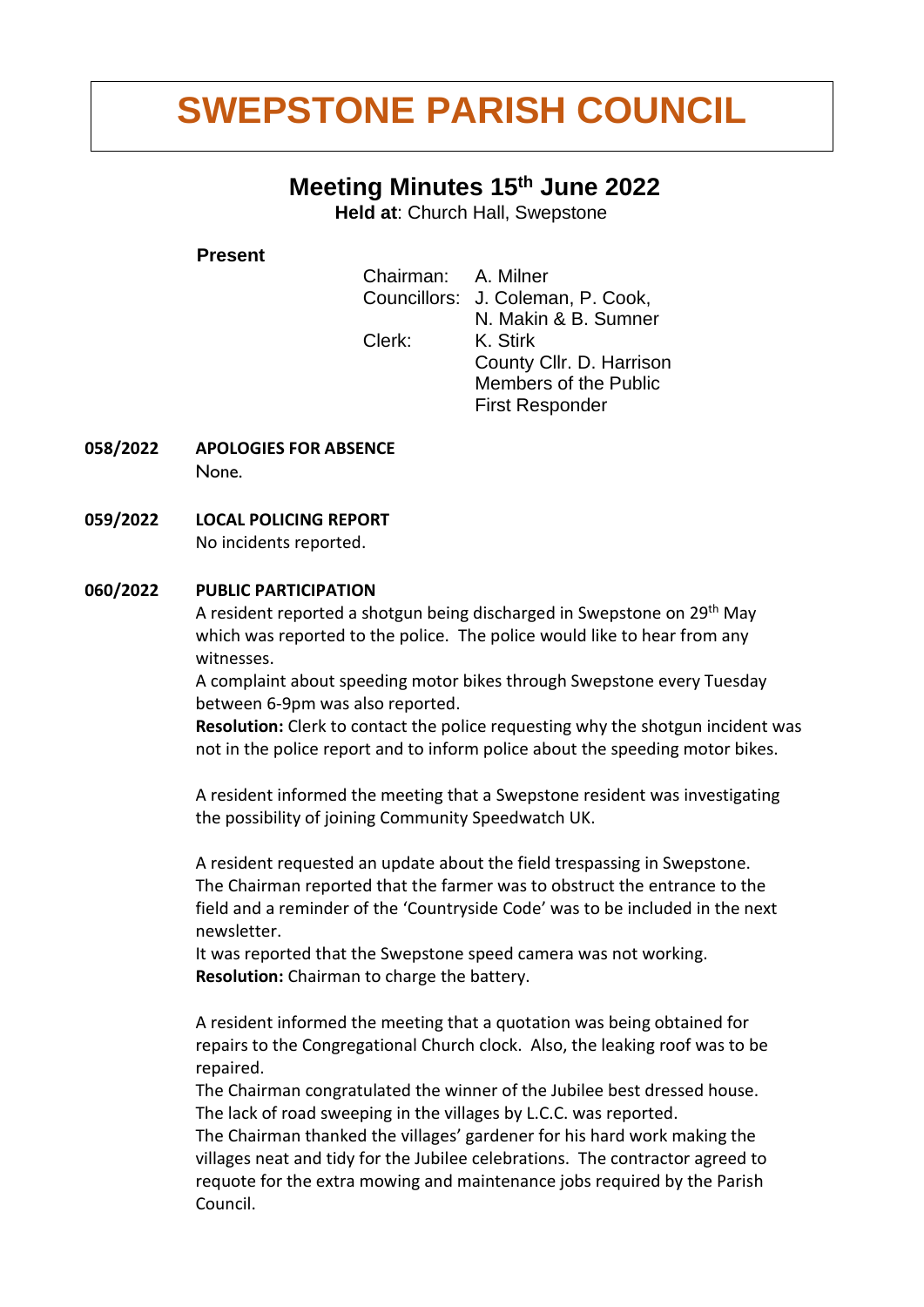#### **061/2022 DECLARATIONS OF INTEREST**

Cllrs. Makin and Sumner declared an interest in the agenda item Swepstone to Newton Burgoland Pathway.

#### **062/2022 MINUTES**

The council confirmed the minutes of the last Parish Council Meeting in May 2022 were an accurate representation of the meeting.

#### **063/2022 MATTERS ARISING FROM THE MINUTES**

There were no matters arising from the minutes that needed to be readdressed or placed as a formal agenda item from the May meeting.

#### **064/2022 MONTHLY PROGRESS REPORT**

• It was reported on an average working day the following number of vehicles travelled along Main Street, Swepstone 5439 over a 24-hour period.

**Resolution**: Clerk to request the number of vehicles after 6 months, to compare difference when large local developments are completed.

• LCC confirmed the overgrown opening by Aylesbury Gardens, Newton Road is an adopted highway. **Resolution:** Clerk to contact LCC Highways to maintain the Old Newton Road as it is now impassable and would be an asset to walkers taking

them off the busy road.

- The Parish Council has requested better street lighting in Church Street, Swepstone with LCC refusing the request. **Resolution:** Clerk to attempt to seek funding from other sources.
- Mobile speed cameras have recently been used by police in nearby villages. Main Street, Swepstone is due to be a location for the above soon.
- Clerk reported that the solicitors are close to completion on the Nethercote land adoption. **Resolution:** Clerk to pass all paperwork to Cllr. Makin prior to completing.
- The large ash tree on the corner of Snarestone Road/Main Street Newton Burgoland has been inspected by LCC Forestry and an ariel inspection has been planned. **Resolution:** Clerk to report progress in the June newsletter.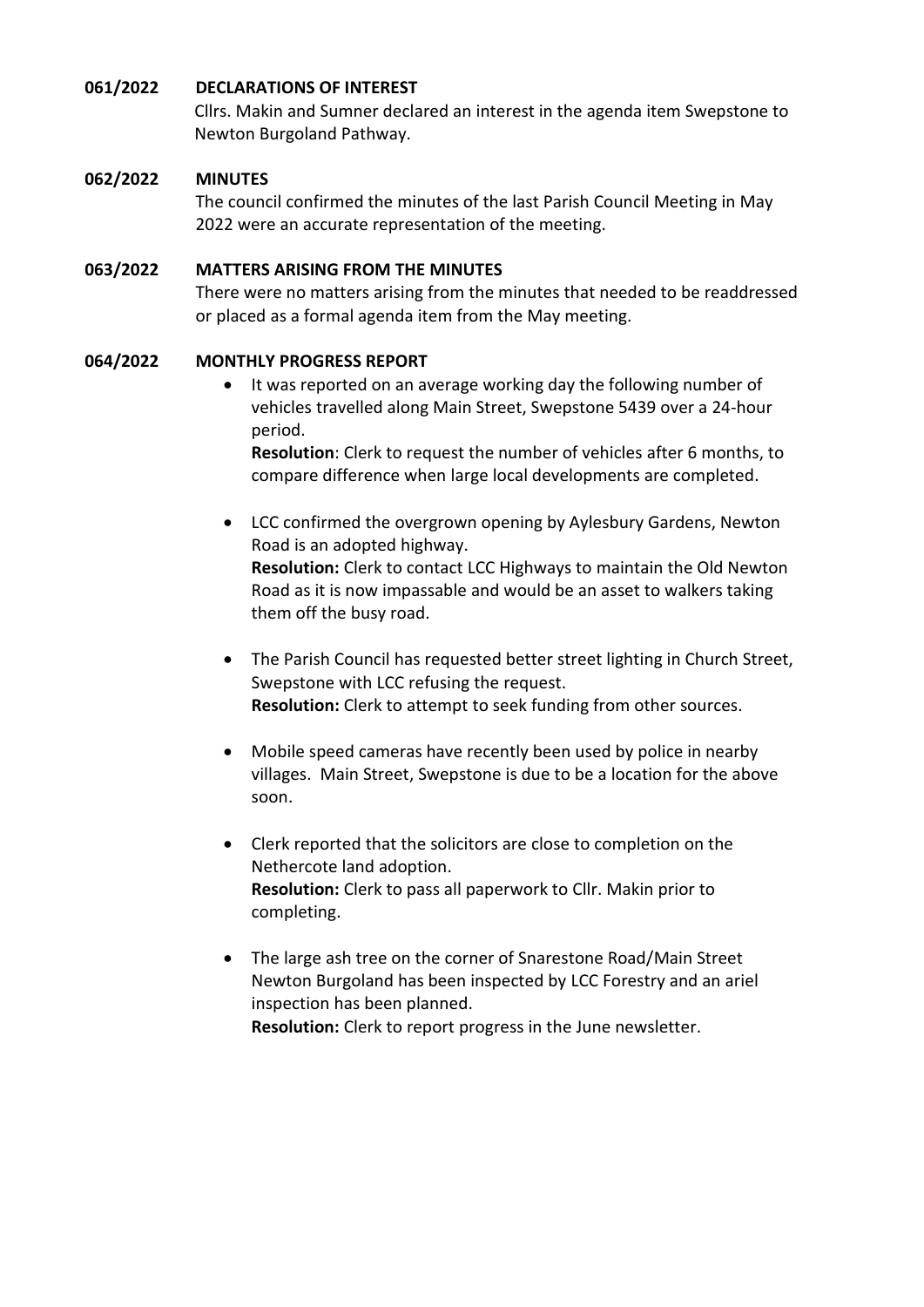#### **065/2022 ACCOUNTS FOR PAYMENT**

Schedule of Payments were agreed for on-line payment.

- Newsletter
- Clerk's Expenses
- ROSPA Annual Inspection of Play Equipment
- Newton Burgoland plants for hanging baskets & planter

Councillors heard the current balance and agreed payment of invoices. Monthly bank reconciliation agreed and signed.

#### **066/2022 PLANNING MATTERS**

None.

**067/2022 CORRESPONDENCE**

None.

#### **068/2022 QUEEN'S PLATINUM JUBILEE EVENT**

Cllr. Coleman thanked the amazing volunteers and village groups who made the Jubilee celebrations weekend a wonderful success. It was agreed to put together a commemoration pamphlet to be distributed to all the residents as a keep sake.

**Resolution:** Lamp post banners to be taken down at the end of the summer. Clerk to thank the musical groups that performed.

Chairman Milner thanked Cllr. Coleman for her hard work organising the event.

#### **069/2022 FUTURE EVENTS**

The councillors discussed possible future events i.e., outdoor cinema, proms night, church Christmas tree decorating and an houses/ church/ chapel advent calendar.

**Resolution:** Clerk to keep future events as an agenda item.

#### **070/2022 PARISH COUNCIL WEBSITE REVIEW**

No further progress to report.

#### **071/2022 VILLAGES' MAINTENANCE**

The villages' gardener is to quote for the extra mowing around the villages, feeding & watering hanging baskets, clearing vegetation from roadside gutters and repairing the Newton planter.

Chairman Milner thanked the wonderful volunteers who maintain the village planters.

**Resolution:** Clerk to contact Swepstone volunteer to fill the hanging baskets. Clerk to obtain quotations for further planters.

#### **072/2022 SWEPSTONE TO NEWTON BURGOLAND PATHWAY**

The proposal was discussed with County Cllr. Harrison who requested further details.

**Resolution:** Clerk to email further details to County Cllr. Harrison and to put the request to Director of Highways, LCC.